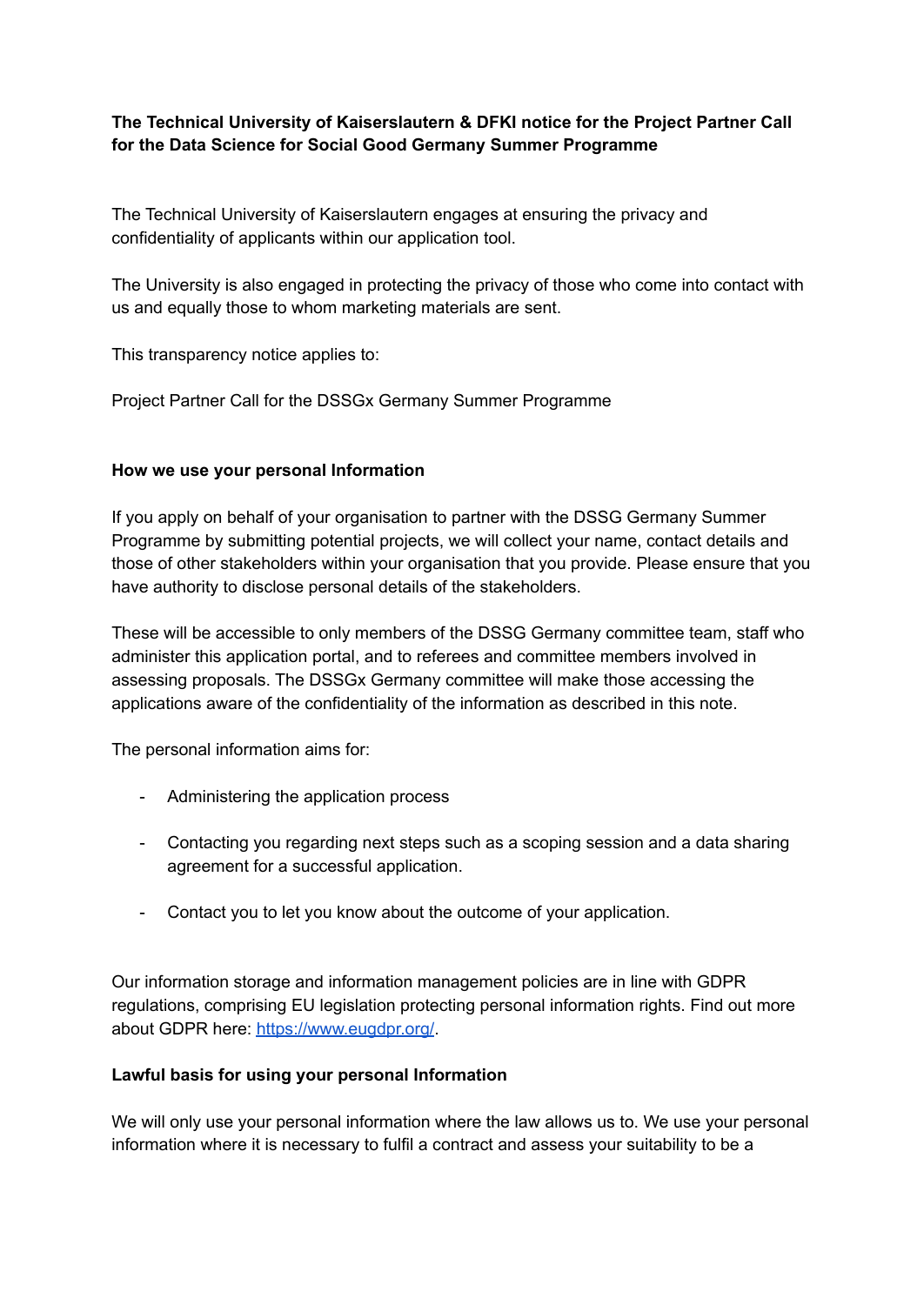partner for the DSSG Germany Summer Programme, as well as to monitor outputs and outcomes of the event.

# **Information sharing**

The application form will be shared with the operational team within the Technical University of Kaiserslautern and its steering committee and with referees acting on its behalf. We share your information with third party service providers who provide services to us.

The following activities are carried out by third-party service providers on our behalf:

- Archiving and records management
- IT support and maintenance We do not allow our third-party service providers to use your personal information for their own purposes. We only permit them to process your personal information for specified purposes and in accordance with our instruction.

Successful applications are required to sign a data sharing and collaboration agreement which governs the publicity, non-disclosure and IP arrangements for projects that stem from the information submitted in this form. Unsuccessful applications might be referred to relevant research groups or applied MSc projects if the relevant box is ticked on the application form.

We acknowledge the importance of keeping details in your submission confidential. This is necessary to encourage the submission of innovative proposals, proposals affecting vulnerable populations and to encourage open communication.

By ticking the box "I consent with my application to be shared with..." you opt-in to information sharing with the named partner. We are then able to introduce you to relevant research groups and applied degree programs if the opportunity arises. For example, in the past some of the unsuccessful bids have turned into MSc projects; this is not guaranteed. For this reason we share the project description and your contact information with the named parties.

# **Information security**

We have put in place:

- 1. Appropriate security measures to prevent your personal information from being accidentally lost, altered, disclosed, used or accessed in an unauthorised way.
- 2. Procedures to deal with any suspected information security breach and to notify you and the applicable regulator of a suspected breach where we are legally required to do so.